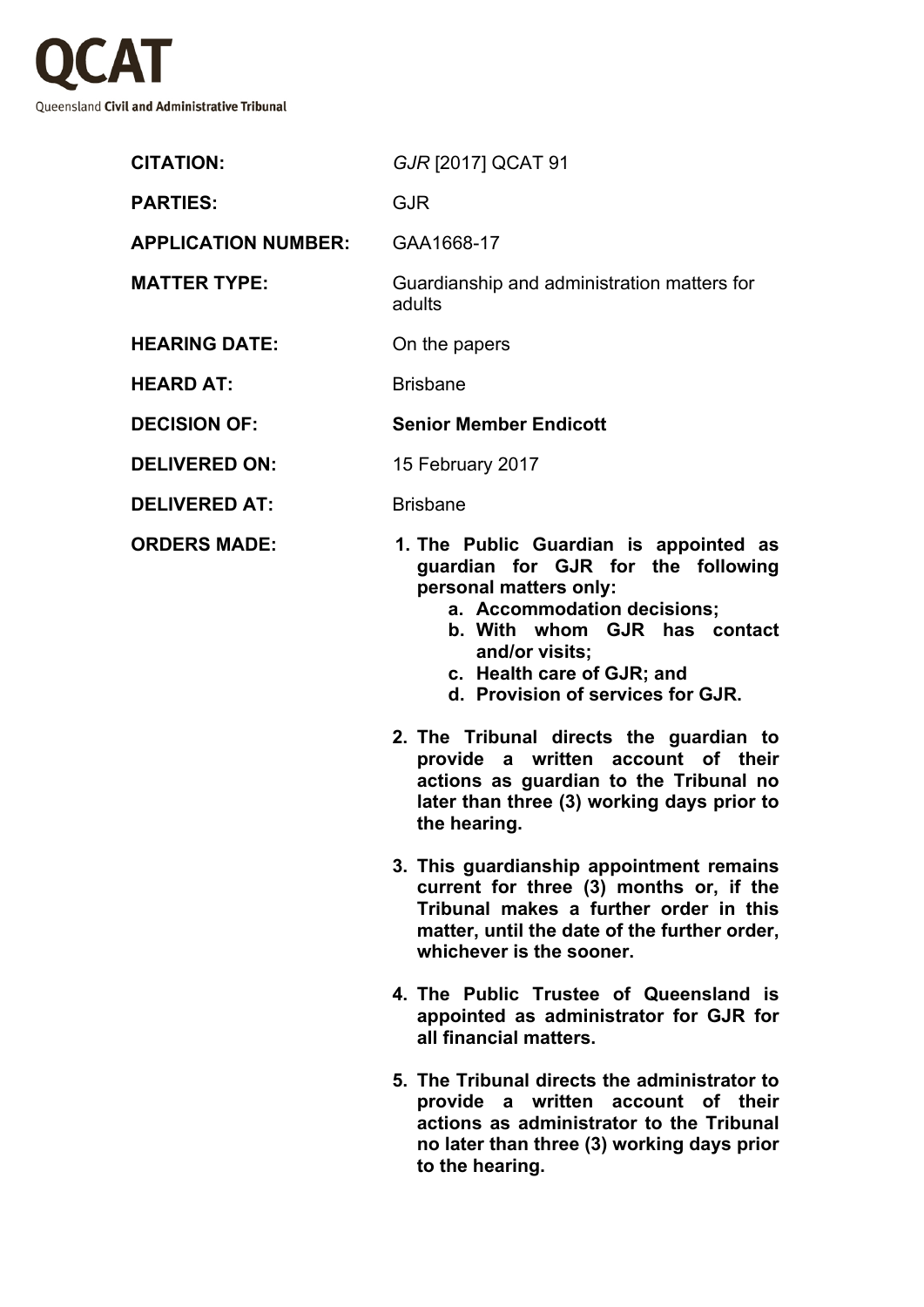- **6. This administration appointment remains current for three months or, if the Tribunal makes a further order in this matter, until the date of the further order, whichever is the sooner.**
- **7. That before 15 March 2017, the administrator must:**
	- **a. Search the records of the Registrar of Titles to identify any property registered in the adult's name;**
	- **b. Give the registrar of titles a copy of this order and a notice to the registrar advising that any interest in property held by the adult is subject to this order;**
	- **c. Give to the Tribunal:**
		- **i. A copy of the "Lodgement Summary Form" from the Titles registry confirming the notice has been lodged for each property held by the adult; and**
		- **ii. A copy of the current title searches.**
- **8. If the ownership of any property of the adult changes in any way or the adult acquires an interest in another property, the administrator must within fourteen (14) days of such changes:**
	- **a. Give a copy of this order to the Registrar of Titles; and**
	- **b. Give a notice to the Registrar about the changes or the adult's interest in another property.**

**CATCHWORDS:** GUARDIANS, COMMITTEES, ADMINISTRATORS, RECEIVERS AND MANAGERS – APPOINTMENT – where adult in hospital and is not safe to return to his home – where adult was diagnosed with dementia after suffering a stroke – where adult vulnerable to financial abuse due to sending large amounts of money to overseas internet scams– where interim appointment of decision-makers sought – whether the adult was at an immediate risk of harm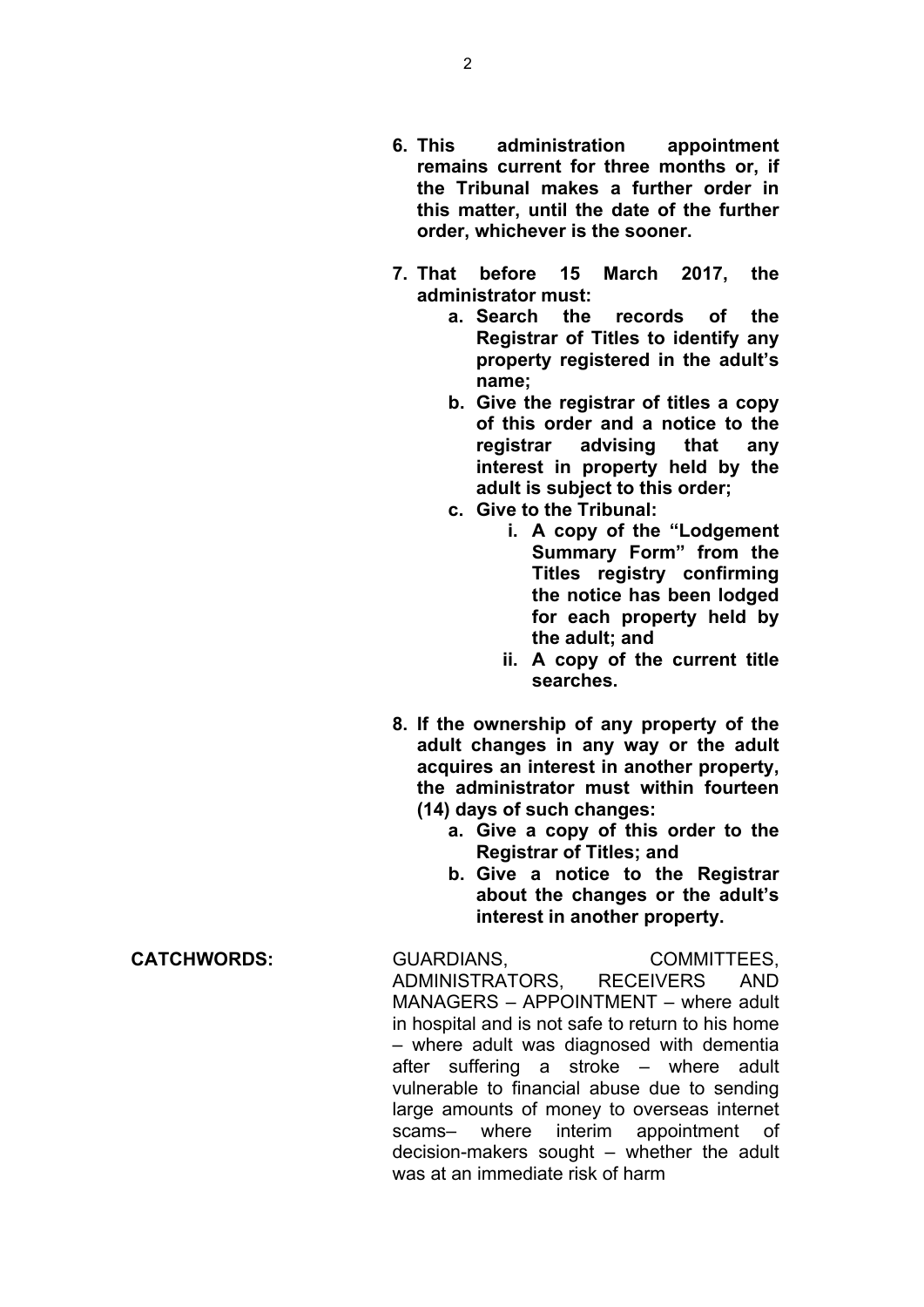*Guardianship and Administration Act* 2000 (Qld) s 12(1), s 129.

## **APPEARANCES:**

This matter was heard and determined on the papers pursuant to s 32 of the *Queensland Civil and Administrative Tribunal Act* 2009 (Qld) (QCAT Act).

## **REASONS FOR DECISION**

- [1] GJR, who is 83 years of age, is an inpatient at a regional hospital because of a stroke and a decline in cognition. Evidence presented to the Tribunal stated that GJR had been involved in two separate car accidents on the day of his stroke and was taken to hospital by the police. GJR has no recollection of what happened.
- [2] An application was filed in QCAT on 14 February 2017 by a social worker, Allana Jackson, in which she applied for the appointment of a guardian and an administrator for GJR. Such appointments are made after a hearing has been held and the Tribunal is satisfied that the factors set out in s 12(1) of the *Guardianship and Administration Act* 2000 (Qld) (GAA) have been satisfied. Those factors require the Tribunal to be satisfied that the adult in question has impaired decision-making capacity for the matter, that there are decisions that need to be made, and that appointing a decision-maker is necessary to give adequate support to the adult in the decision-making process.
- [3] Allana Jackson also applied for an interim appointment of a guardian and administrator for GJR for personal and financial decisions. Appointments of decision-makers can be made prior to a determination being made on the substantive applications if the Tribunal is satisfied that the requirements of s 129 of the GAA are established. That section provides that where there is an immediate risk of harm to the welfare or financial resources of the adult, an appointment can be made for up to three months before a hearing of the applications are heard and determined.
- [4] The applicant states that GJR shows no insight into his lack of awareness. She states that he does not understand that he is no longer permitted to drive a vehicle as he continues to state that he will go home to collect his car. GJR has been assessed by an occupational therapist for tasks such as crossing the road. The assessment demonstrated that GJR has no awareness of road safety and could have been run over if he had not been restricted by staff. The applicant states that GJR has regularly attempted to abscond from the hospital ward and so the staff have been forced to lock doors on occasions to prevent his exit.
- [5] The applicant also states that GJR has refused to accept ongoing concerns and advice concerning his financial decisions. He has been participating in international internet scams over the last several years through which he has sent at least \$200,000 to an African country. The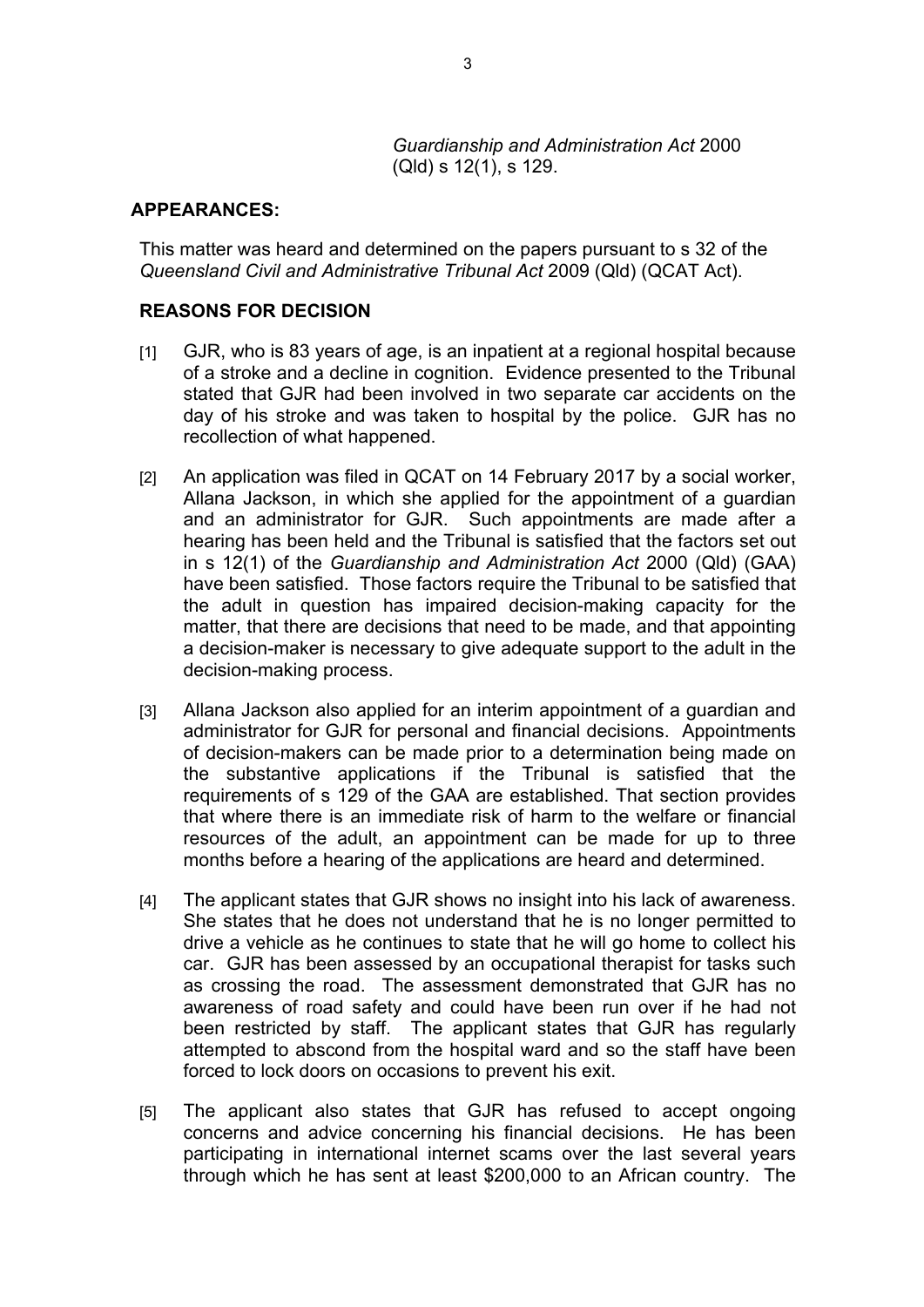applicant states that on the day of his admission to the regional hospital, GJR was seeking to pay further funds to these scams and had refused to take any advice or instruction from his partner. The applicant states that GJR currently has outstanding debts owing for loans, and his internet and phone services have been disconnected because of unpaid bills. GJR has mortgaged his house to raise funds to send to the internet scams.

- [6] Evidence was provided to the Tribunal by Dr Alix Pichon. Dr Pichon stated that the collateral history presented by GJR's family and GJR's general practitioner support a diagnosis of a dementia syndrome from a previous stroke. Because of his most recent stroke, Dr Pichon stated that GJR has sustained additional cognitive and physical deficits.
- [7] Evidence was also provided to the Tribunal by Dr Sarah Russell, a neuropsychologist. She provided two reports dated 3 February 2017 and 7 February 2017 concerning her assessment of GJR. She obtained a collateral history of GJR from his partner, and his partner's daughter reporting uncharacteristic behaviours and personality changes over the past three years. After meeting with GJR, Dr Russell reported that GJR continues to deny the impact of his visual deficits on functioning despite struggling with simple tasks at the bedside such as trying to use a mobile phone and turning off the television. She identified areas of cognitive impairment including executive dysfunction.
- [8] For the purposes of the interim order application, I accepted the evidence of Dr Pichon that GJR had previously been diagnosed with a dementia syndrome. I concluded from the evidence from Dr Pichon and Dr Russell that GJR demonstrates impaired cognitive functioning that adversely impacts on his ability to understand the nature and consequences of decisions about financial and everyday personal matters.
- [9] The evidence satisfied the Tribunal that GJR was at an immediate risk of harm from financial exploitation and that he required some immediate formal support for decision-making about all financial matters. He had placed himself at risk of harm by sending large sums of money to internet scams, he had incurred debts and he had mismanaged his finances so that he had failed to pay his overdue internet and phone bills resulting in services being discontinued. GJR was trying to make further payments to the scams when he was admitted to hospital and he demonstrates continuing lack of insight into the financial risks to which he is exposed.
- [10] The Public Trustee of Queensland was appointed on an interim basis for three months to make all financial decisions for GJR.
- [11] The Tribunal was also satisfied on the evidence that GJR's welfare was at an immediate risk of harm and that he required some immediate formal support for decision-making about personal matters. The evidence demonstrates that GJR has limited insight into medical issues because of his cognitive and neurological deficits. He tries to abscond from the hospital ward and he wants to return home but the evidence reveals he cannot carry out simple everyday tasks and he would not be likely to be